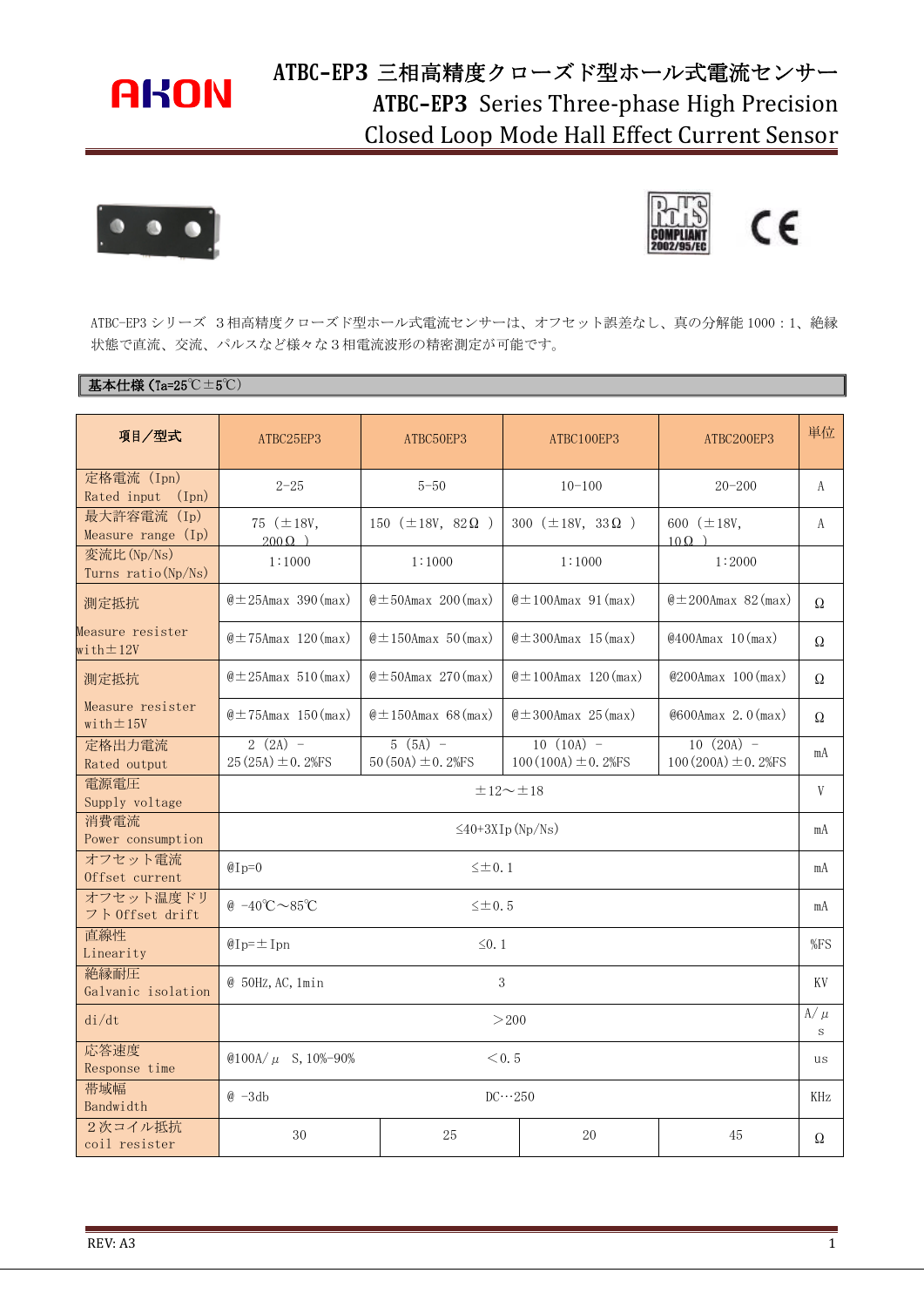# **AKON**

## **ATBC-EP3** 三相高精度クローズド型ホール式電流センサー **ATBC-EP3** Series Three-phase High Precision Closed Loop Mode Hall Effect Current Sensor

#### フプリケーション

○可変速駆動システム ○溶接機 ○バッテリー電源アプリケーション ○UPS 装置 ○電気化学

#### 外形図



・すべての単位は mm です

・寸法誤差 ±1mm

#### 使用説明

- 1. 製品に記載の矢印は Ip 方向を表します。
- 2. 一次導体(測定対象の線)の温度は 120℃以下として下さい。
- 3. 動特性 (di/dt と応答時間)は、1次貫通穴を1次導体で完全に塞いだ場合が最良です。